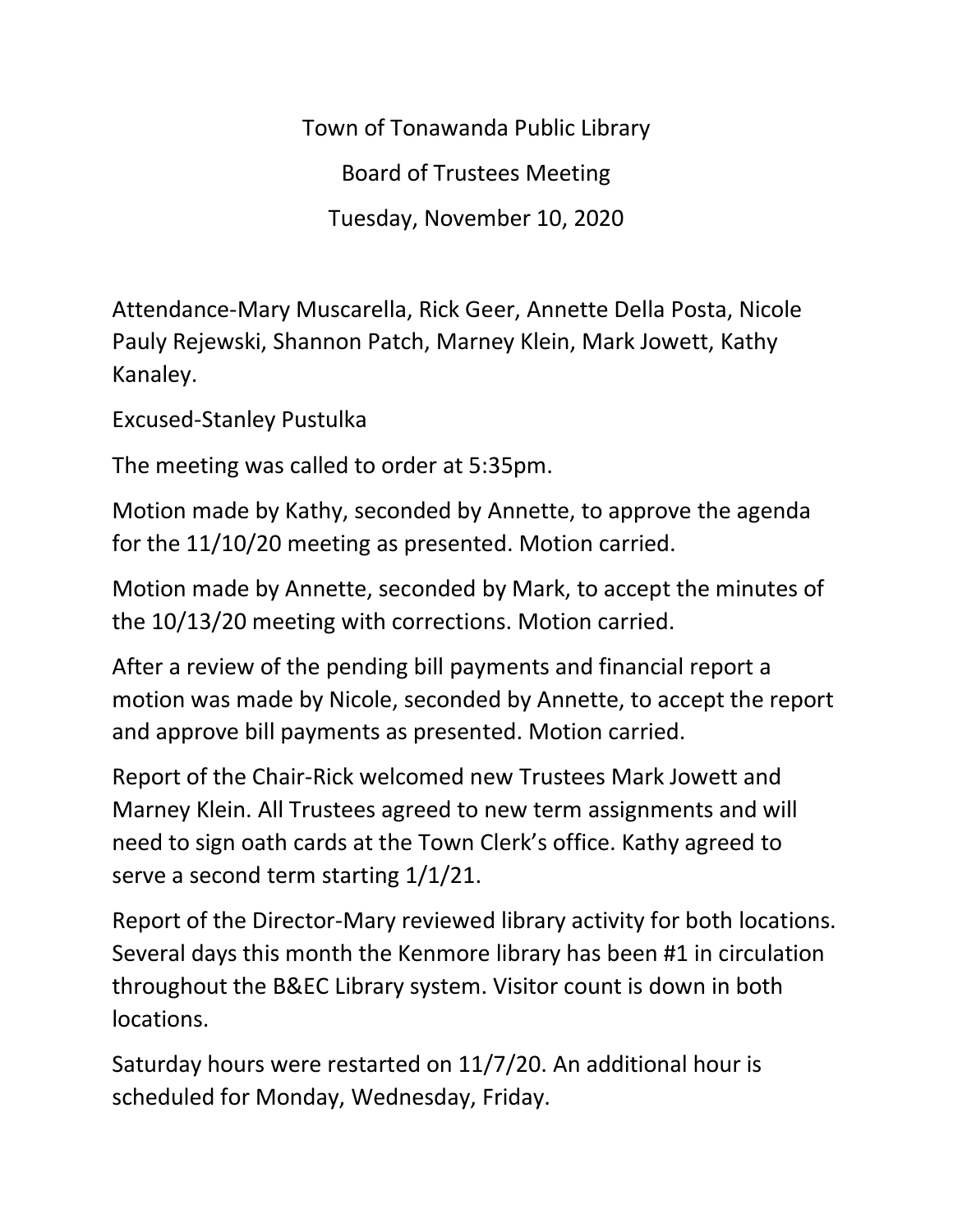Online Book Club and Facetime Storybook time will continue, as will Take & Make adult and children crafts.

42 Tutoring sessions took place at Kenmore.

Lisa Chimera donated 200 disposable masks to Kenmore and 100 to Kenilworth. Delivery of supplies from Central has been inconsistent.

Kenmore front door glass which was vandalized on 10/7 has been replaced at the Town's expense.

Friends of the Library had a limited sale on 10/24/20 and took in \$600. Donation of books remains on hold due to COVID 19.

Mary arranged a press release to celebrate completion of the Mo Willems themed quilts made and donated by the Kenmore Quilt Guild. The library received a personal thank you from the author/illustrator.

Mary continues to hold monthly ZOOM staff meetings. Staff attended a variety of webinars and trainings.

Discussion of the request by AARP tax preparers to use community rooms. Concerns about number of clients and limited space available as a result of COVID 19 restrictions. This is a valuable community service which we will discuss further at the December 8, 2020 meeting.

Review of library restrictions as the "orange, red, yellow" zones begins. Increase in positive COVID cases determines the location of these zones. If we are "orange" we will return to curbside-only service.

New Business-Mary is requesting approval for the purchase of a power drill, air purifiers, and a ZOOM subscription. A motion to approve purchases was made by Kathy, seconded by Marie. Motion carried.

Review of Gift and Donor recognition, Distribution, and Petty Cash policies. Motion by Annette, seconded by Nicole, to keep policies as presented. Motion carried.